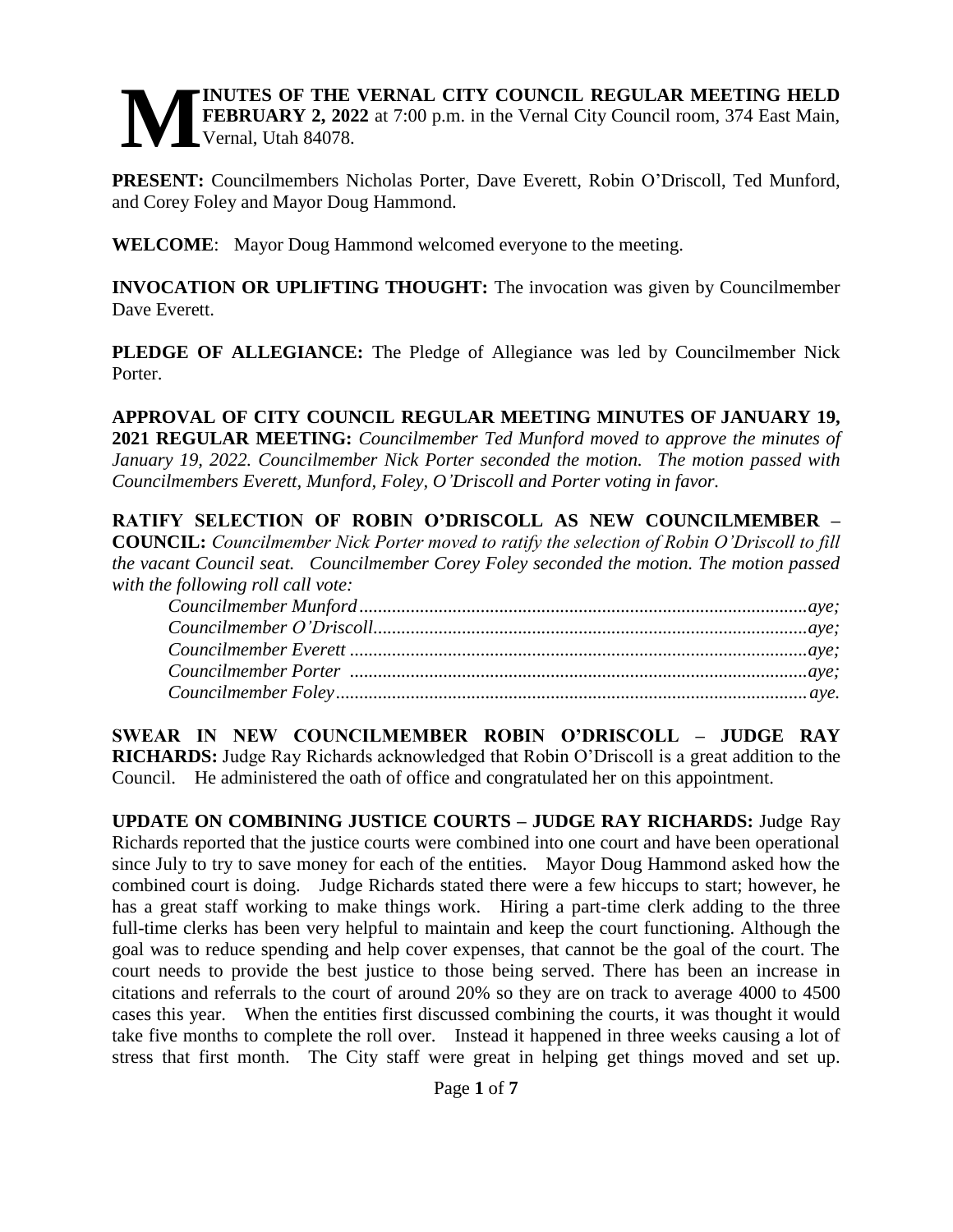Councilmember Ted Munford asked if more cases are being heard virtually. Ray Richards responded that the majority of cases are being handled on-line and possibly will remain that way except for trials. Quinn Bennion reminded the Council that the interlocal agreements with the other entities for the revenue and expenses of the court is based on case load. Initially the City was the highest, and now the County is higher. It is anticipated that it will balance back out. Councilmember Ted Munford asked if he is able to find options such as community service and fines over jail time. Ray Richards stated there are a number of sanction options that benefit the community and provide the same type of accountability on a case-by-case basis. Quinn Bennion stated another factor is the court is now housed in the County building freeing up space for UBAG in City Hall. He asked the judge to share with the clerks that the administration appreciates their service as City employees and the hope is they do not feel isolated. The Judge thanked the Council for the support.

**REQUEST APPROVAL OF CONTRACT WITH CRS ENGINEERING FOR DOWNTOWN ZIONS BANK BLOCK PARKING LOT AND WALKWAY PROJECT – KEITH DESPAIN:** Keith Despain explained that the City requested proposals from local engineers to provide professional services for the upcoming downtown projects. The City Committee reviewed the proposals and is recommending CRS Engineers who has a landscape architect on board with a unique visual concept to complete the work. The first project, the Zions Bank block, is estimated to cost \$1.3 million with the engineering being \$175,210 of that cost. He introduced three members of the engineering team, Greg Nelson, project manager, Jay Bollwinkel, landscape architect, and Olivia Sorensen, design engineer. They indicated they were excited to work on this project to make Vernal thrive. Keith Despain reported that the challenge on this project is the timing with the funding applications and plan to start this summer. Councilmember Dave Everett commented that the community will see this project move forward and that will generate excitement. Quinn Bennion reported that the City was recently awarded a \$275,000 economic development grant that will help this project. *Councilmember Ted Munford moved to approve the contract with CRS Engineering for the downtown Zion's Bank block projects. Councilmember Dave Everett seconded the motion. The motion passed with the following roll call vote;* 

**REQUEST FOR APPROVAL OF CONTRACT WITH CRS ENGINEERING FOR CDBG PROJECT FOR 100 EAST SIDEWALK– KEITH DESPAIN:** Keith Despain explained the City is ready to begin the sidewalk installation project along 100 East from 100 South to 400 South. The funds were received through the CDBG Program in the amount of \$194,000. He recommended the City contract with CRS Engineering for this project at a cost of \$17,000 for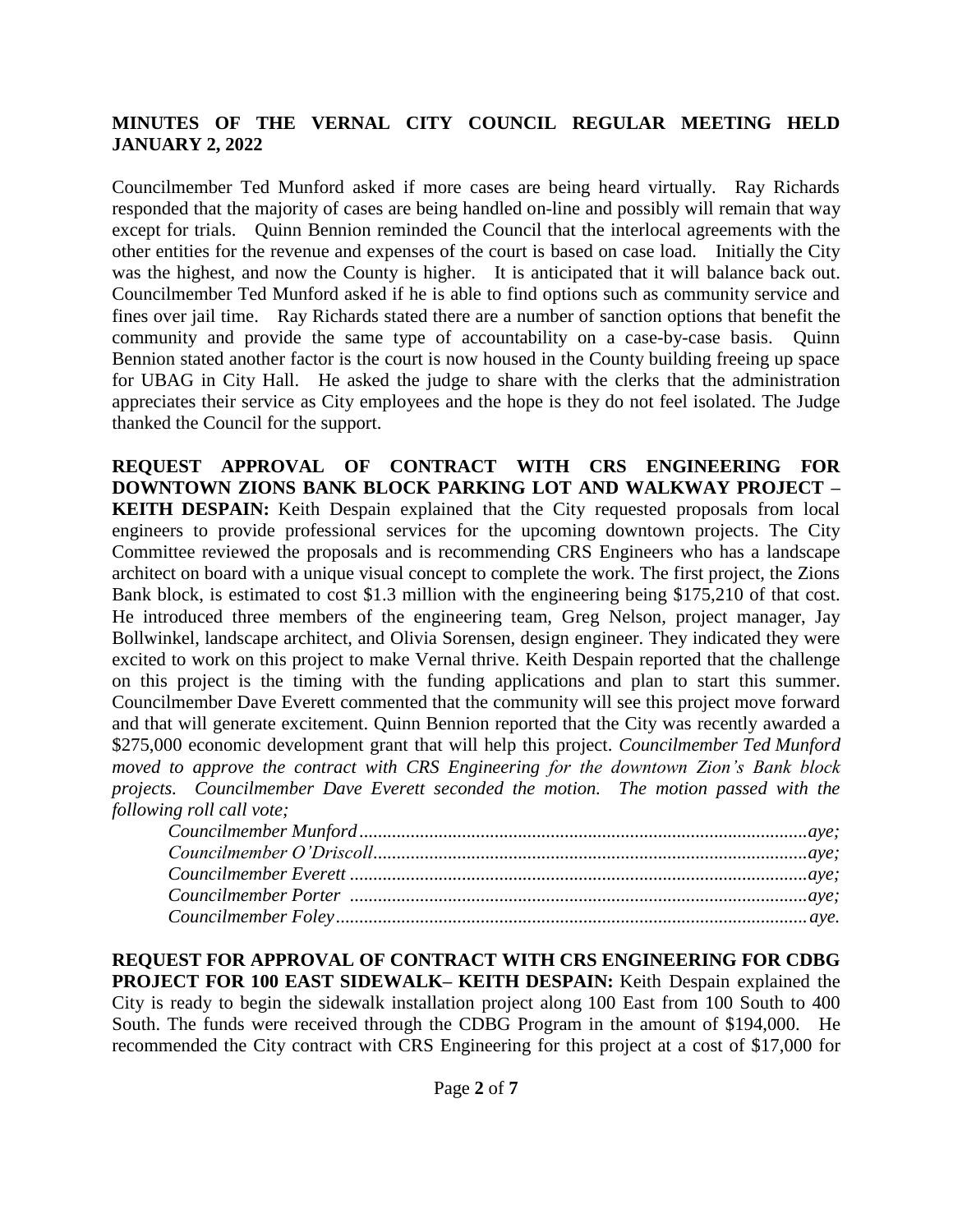the design work. Councilmember Dave Everett asked what the projected start date is. Keith Despain answered the design will be completed in March, be bid out in April, and constructed this summer. Councilmember Ted Munford stated this area has been a long term issue next to Western Park that gets a lots of use. Councilmember Nick Porter agreed. Councilmember Dave Everett commented that this will be impressive to see several projects being completed simultaneously. Councilmember Nick Porter moved to approve the contract with CRS Engineering in the amount of \$17,000 for the sidewalk project. Councilmember Corey Foley seconded the motion. The motion passed with the following roll call vote:

**CITY COUNCIL COMMITTEE ASSIGNMENTS – MAYOR HAMMOND:** Mayor Doug Hammond presented the 2022 Council Committee assignments. *Councilmember Dave Everett moved to ratify the Council Committee assignments as presented. Councilmember Corey Foley seconded the motion. The motion passed with the following roll call vote:*

**REQUEST APPROVAL OF AIRPORT RESCUE GRANT AGREEMENT #DOT-FA22NM-K1026 – KEN CAMPBELL:** Ken Campbell, airport manager, reminded the Council the airport received ARPA funds from the federal government in the amount of \$1.62 million dollars and another \$10,800 for concessions. He recommended the Council approve the grant and have the Mayor sign the agreement electronically. Councilmember Corey Foley asked what happened to the car rental business. Ken Campbell answered that they left some time ago and there is not enough enplanements to bring in another one. Councilmember Ted Munford asked if there was any progress on a Salt Lake City route. Ken Campbell stated that there are a few organizations that will be approached to see if there are any connections, however, currently it is fiscally irresponsible to do it. *Councilmember Corey Foley moved to approve the airport rescue grant agreement as presented. Councilmember Robin O'Driscoll seconded the motion. The motion passed with the following roll call vote:*

| ${C} \label{C} \emph{c} \emph{c} \emph{u} \emph{m} \emph{c} \emph{e} \emph{r} \emph{M} \emph{u} \emph{r} \emph{f} \emph{c} \emph{d} \emph{u} \emph{a} \emph{u} \emph{c} \emph{c} \emph{u} \emph{c} \emph{u} \emph{c} \emph{u} \emph{e} \emph{c} \emph{u} \emph{e} \emph{f} \emph{u} \emph{e} \emph{f} \emph{u} \emph{f} \emph{f} \emph{u} \em$ |  |
|------------------------------------------------------------------------------------------------------------------------------------------------------------------------------------------------------------------------------------------------------------------------------------------------------------------------------------------------|--|
|                                                                                                                                                                                                                                                                                                                                                |  |
|                                                                                                                                                                                                                                                                                                                                                |  |
|                                                                                                                                                                                                                                                                                                                                                |  |
|                                                                                                                                                                                                                                                                                                                                                |  |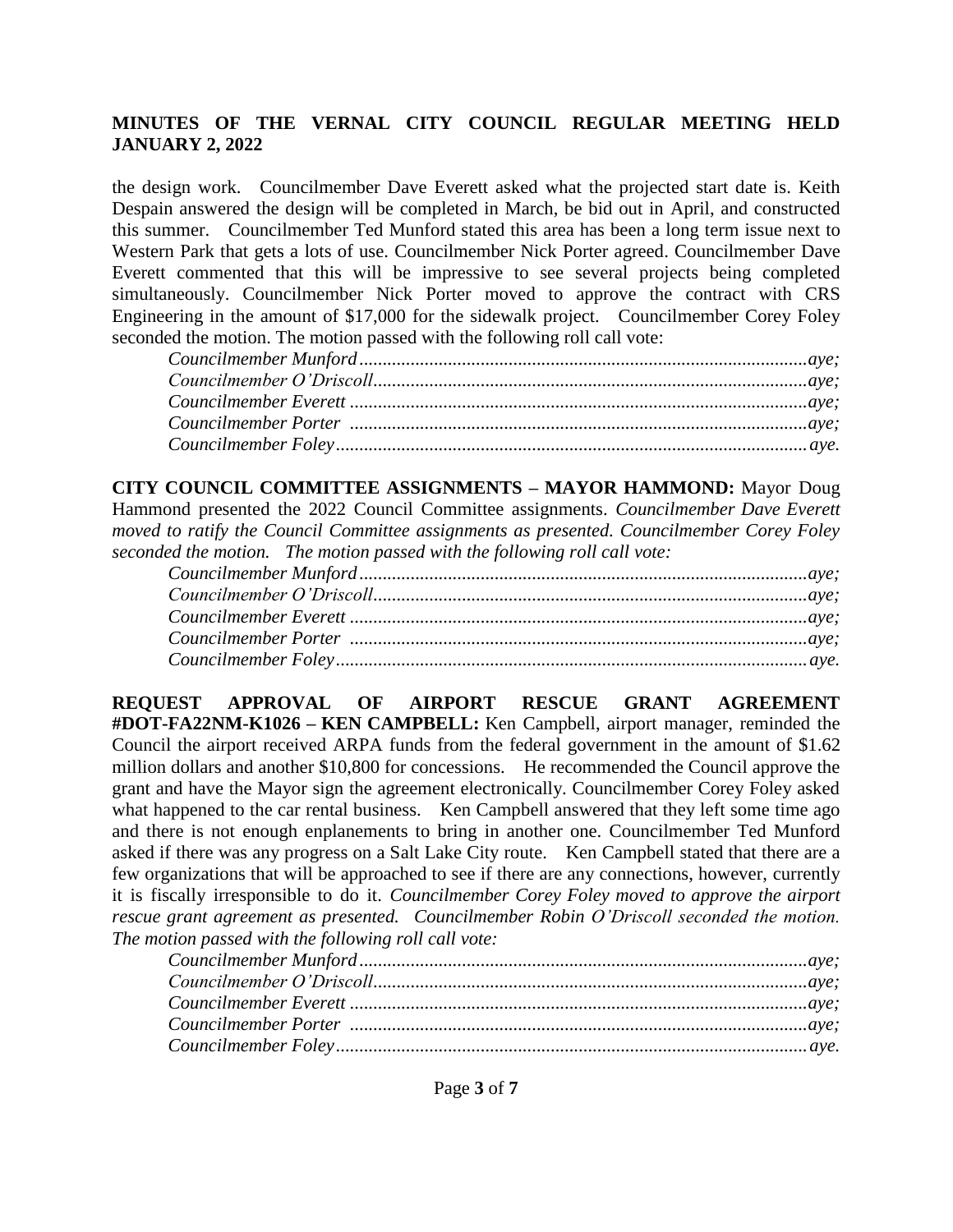#### **REQUEST FOR APPROVAL OF USE OF CITY ARPA FUNDS – QUINN BENNION:**  Quinn Bennion presented a list of recommendations for the use of ARPA funds that will be issued to the City. He noted that the City will receive \$1.2 million dollars to help recover from the pandemic economic and health impacts. Originally the use of those funds was restricted to ventilation or sanitation with the addition of water, sewer and broadband infrastructure. Now the final rule, allows \$10 million dollars to be used for lost public sector revenue for any governmental service. The City is below that amount so the funds can be used for any need. The department heads have given their input and the Administrative Committee reviewed those needs to come up with this list for Council approval. He strongly urged the Council to not use these funds for ongoing costs. Items on the list include the following items:

- 1. The police department has to transition to 800 MHz radios to remain compatible with other agencies. The cost to replace the entire fleet is \$125,000. At some point the car radios will also need to be upgraded. The body cam equipment is also aged and needs replaced. The request is to do a 70% replacement now and use future revenue to complete the upgrade.
- 2. The emergency generator for City Hall has failed even though it should have lasted a lot longer. The cost to replace it is estimated to be \$70,000 from a local vendor.
- 3. The next project is the security of the water supply from Ashley Springs. The City partially budgeted to install power and fiber up to the Ashley Springs to add telemetry, scada, security and upgrades at that site. The cost will be shared with Ashley Valley Water and Central Utah Water District. The cost to the City to install these underground utilities is \$125,600.
- 4. The water and sewer department needs new equipment for safety including noise cancelling headsets that can be used to talk to each other when doing water line repairs, and gas monitoring system so when they are in trenches they remain safe.
- 5. Adding a GIS system to the City infrastructure to start mapping and get accurate information will help with future needs and give accurate data to upgrade and maintain those systems.
- 6. The Court already upgraded the window with glass partition and that cost will come out of these funds.
- 7. The recommendation is the remainder of those funds be used for the infrastructure within the downtown projects.

Councilmember Corey Foley asked if any of these items were already in the budget. Quinn Bennion answered there was partial funding to start upgrading the radios, and the security for Ashley Springs. Councilmember Foley asked if there was any funding for the green dinosaur. Quinn Bennion stated there is \$10,000 for the green dino in the budget. Carl Morton stated there will be a single audit for the use of these funds. Councilmember Nick Porter stated this is a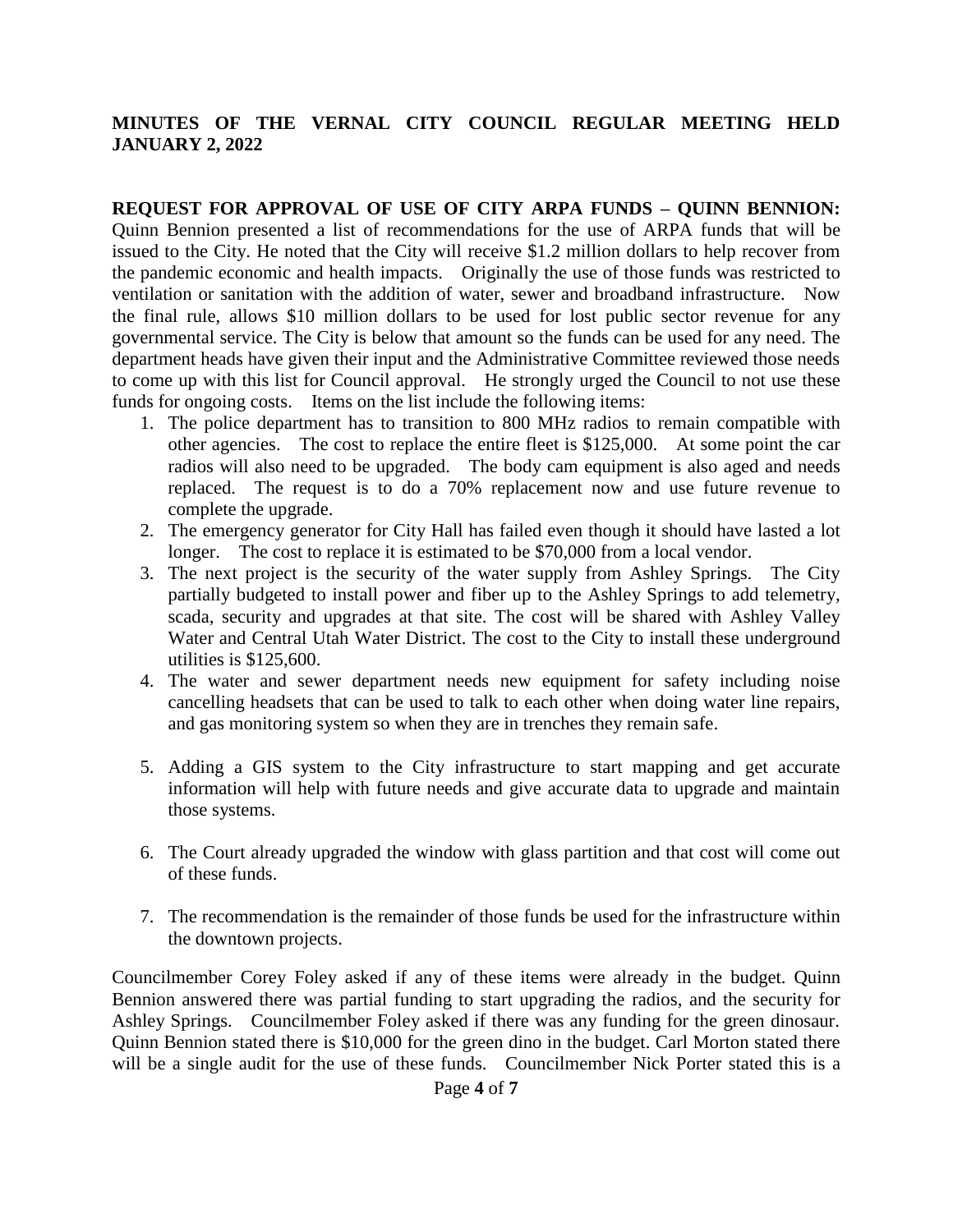great list and excellent way to use these funds. *Councilmember Dave Everett moved to approve the list of requested expenditures using ARPA funds as presented. Councilmember Nick Porter seconded the motion. The motion passed with the following roll call vote:*

### **REQUEST APPROVAL OF PROPOSALS FOR ASHLEY SPRINGS CONSTRUCTION PROJECT INCLUDING ROCKY MOUNTAIN POWER AND STRATA NETWORKS:**

Keith Despain explained that bids were received from Rocky Mountain Power and Strata Networks to install fiber and power to the springs to help protect the City's most critical water asset. The timing is important on this project as Strata only has a short window to complete this project as they have other infrastructure projects set for the next two years. Quinn Bennion presented the bids and contracts with Rocky Mountain Power in the amount of \$88,272 and Strata in the amount of \$192,840. *Councilmember Nick Porter moved to approve the bids and contracts with Rocky Mountain Power and Strata to add fiber and power up to Ashley Springs. Councilmember Ted Munford seconded the motion. The motion passed with the following roll call vote:*

Councilmember Dave Everett asked when this project will begin. Keith Despain answered in April, if Rocky Mountain Power is able to obtain the necessary materials.

**DISCUSSION ON DOWNTOWN VISUAL PLANNING:** Quinn Bennion explained that the City is receiving interest from developers for the downtown plan and thought it would be good to get input on the Council's preference for the type of buildings they would like to see in that area based on the new mixed use zone. He presented a list of buildings and asked the Council to rank them from 1 to 5, showing that a 1 means this type of development doesn't fit, up to a 5 meaning this is what they would like to see. He noted that these will still be private developments so hopefully the City will have some influence on design guidelines. These suggestions are for property at 100 East and 100 South, potentially along Main Street that is currently a car storage lot, and 100 South and Vernal Avenue. Quinn displayed pictures and renderings of potential living quarters and possible commercial units on the bottom floor. The Council individually ranked the type of housing units they preferred for downtown. Councilmember Robin O'Driscoll asked if some of these were townhomes. Allen Parker stated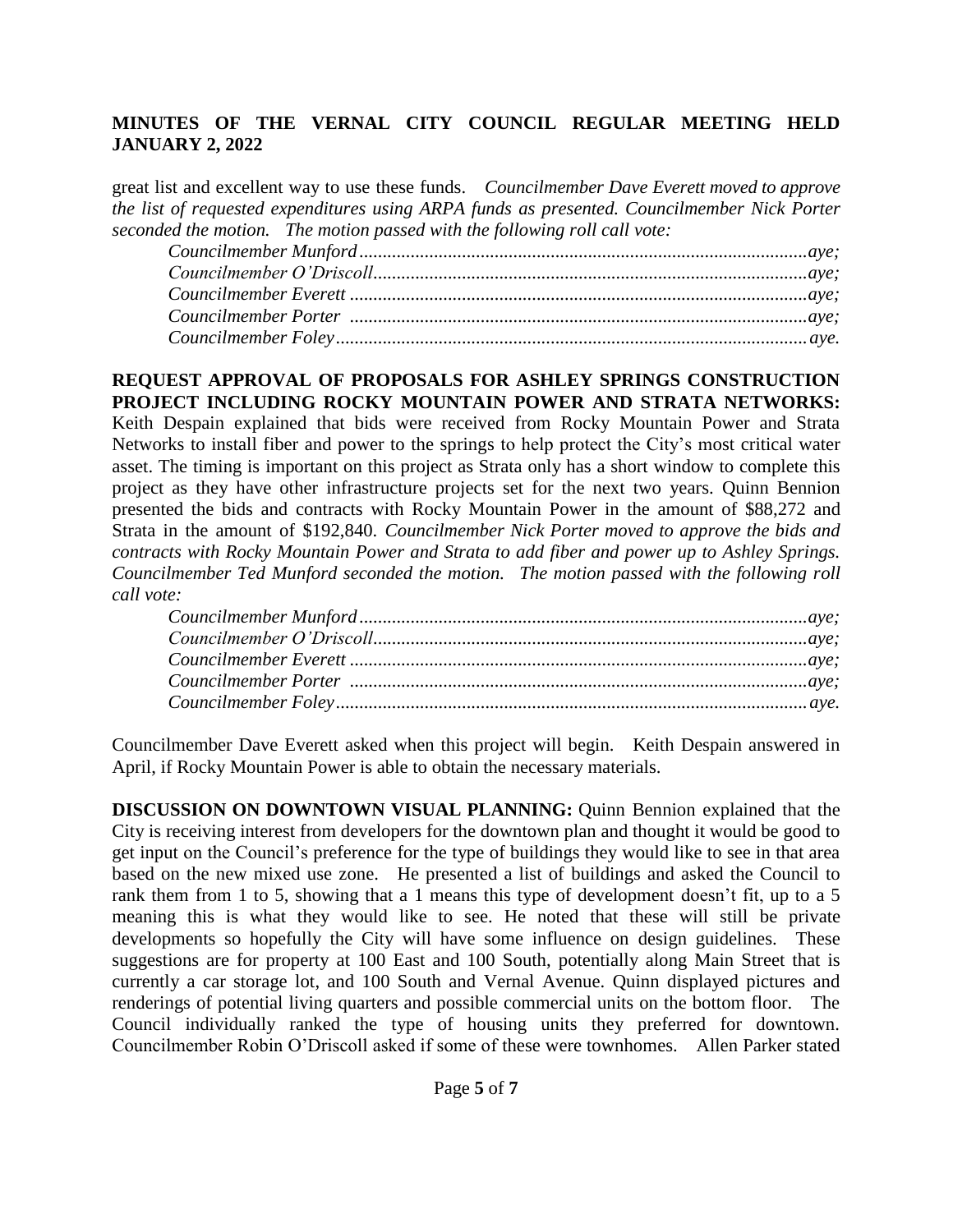they are called row houses. Quinn Bennion stated that the third site is 300 West and 100 South that has enough space for 12 small homes or possibly 6 to 8 larger homes. This is a new concept for Vernal to have a restaurant or coffee house downstairs and living quarters upstairs. Housing is going to be a much needed item in the next few years so any type of housing product will sell or lease. Councilmember Corey Foley stated there is currently a lack of inventory for affordable housing and these concepts give diversification of housing. Allen Parker stated this is not just affordable housing as some of the components are more luxurious living spaces. Councilmember Robin O'Driscoll stated she liked the concept of another alternative. Councilmember Nick Porter agreed, and stated there are people who prefer this type of housing over more traditional single family housing. Councilmember Corey Foley stated this will also bring foot traffic to downtown and will fit well in certain locations. Quinn Bennion explained the goal of this plan is to spark activity and introduce residential units downtown. He thanked the Council for the feedback.

# **ADMINISTRATIVE REPORTS:**

# CRA:

Quinn Bennion stated he is scheduled to meet with Uintah School District and Mosquito Abatement District Board to talk about the downtown CRA project. Also, two grants applications were submitted.

# National Warranty program.

Allen Parker stated the letters have gone out for the national warranty program and any questions should be directed to them.

**CLOSED SESSION:** *Councilmember Nick Porter moved to convene into closed session to hold a strategy sessions to discuss the purchase, exchange, or lease of real property, including any form of a water right or water shares and reconvene into open session once the discussion is completed. Councilmember Robin O'Driscoll seconded the motion. The motion passed with the following roll call vote:*

**RECONVENE INTO OPEN SESSION ADJOURN:** The Vernal City Council reconvened into open session. There being no further business; *Councilmember Nick Porter moved to adjourn. Councilmember Corey Foley seconded the motion. The motion passed with a unanimous vote and the meeting was declared adjourned.* 

\_\_\_\_\_\_\_\_\_\_\_\_\_\_\_\_\_\_\_\_\_\_\_\_\_\_\_\_\_\_\_\_